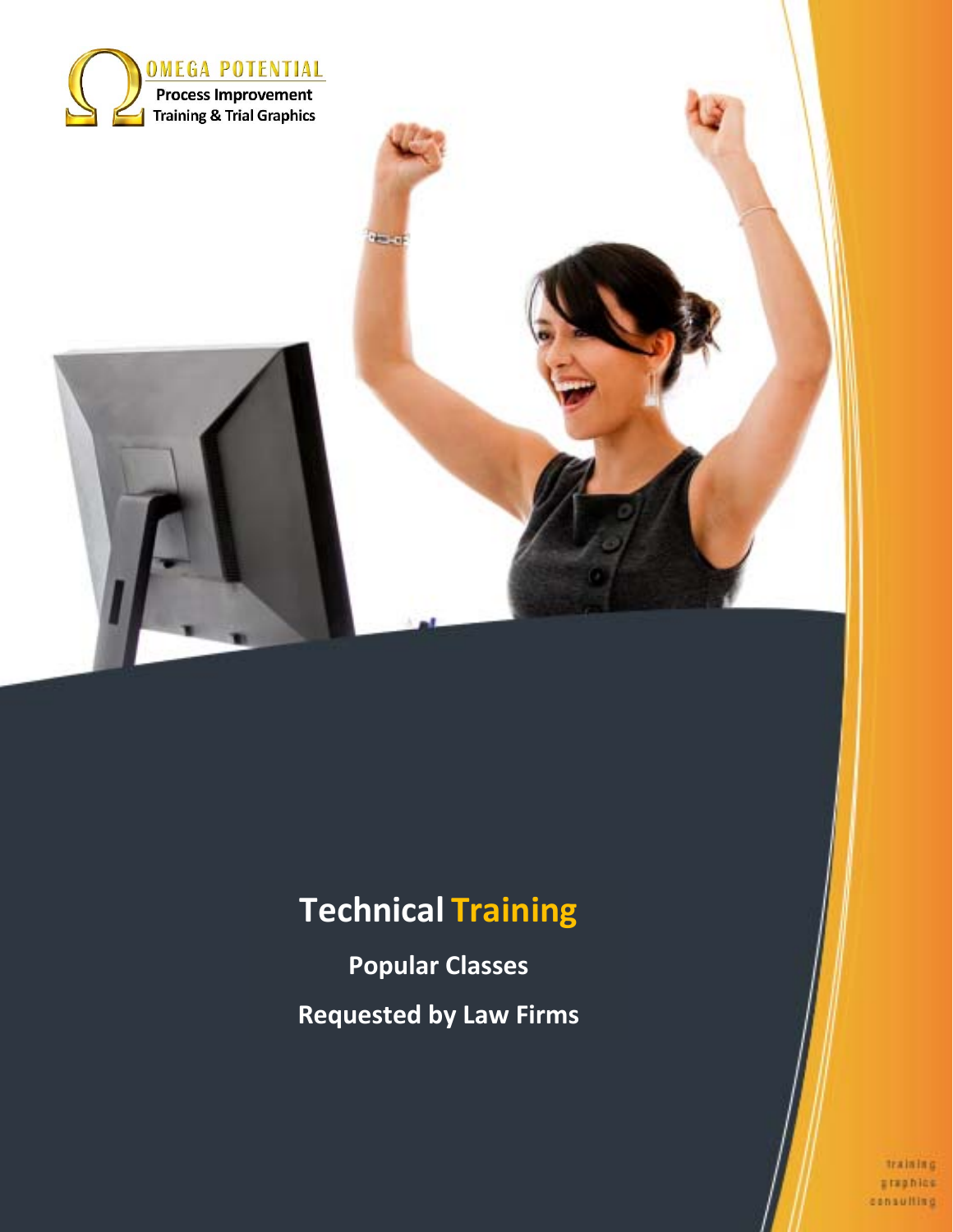

## What if...

Everyone in your firm was trained to use their software to its full capacity?

## How much...

More efficiently would your firm run if all your processes were streamlined?

# What if...

By using technology, a manual process that took 8 hours per week could take only take 40 minutes?

# And what if...

Processes were streamlined like this across the board ‐ throughout your firm?

# It is possible! Let us make your "What if's..." a reality!

At Omega Potential, we are not *just* a technical training company… we are much more. We also provide:



Returning to the original question… **What if** everyone in your firm was trained to use their software to its full capacity? This brochure only lists a **sampling of the most popular** courses requested by law firms. Call us today to discuss your Firm's needs – let us help you meet *your* full potential!!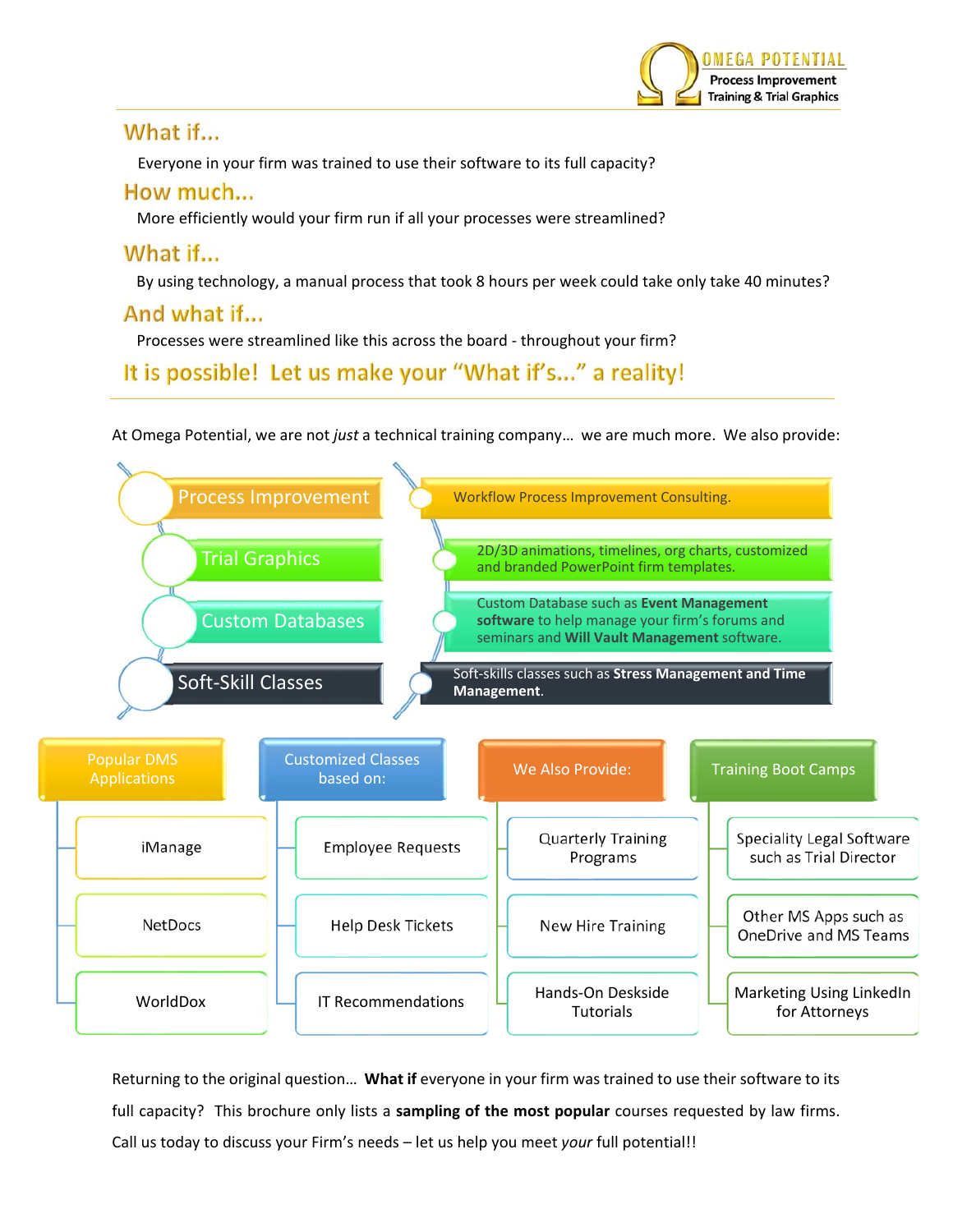

# **Upgrading to Windows 10 and Office 365**

#### **Windows 10 – Next Generation**

This course digs into some of the pertinent new features and upgrades that come with Windows 10. Learn how to work with the new look and feel of Windows, work with your files, customize and personalize your settings, and get introduced to the new voice activated Office Assistant to up your game and become more proficient and efficient.

#### **Outlook 365 – Power UP!**

"Power UP" in this power packed Outlook class! This workshop covers new features in Outlook 365 that have proven especially useful for those working within law firms. This course also unveils some of the little-known "hidden" Outlook features that will make your everyday workflow much easier when working within your inbox, calendar and contacts.

#### **Mastering Office 365 – Word, Excel and PowerPoint**

This course was created for those Law Firms that have newly upgraded or are upgrading to Office 365. Learn about the important new features that will make your work life easier. Most of this class concentrates on Word but will also discover some of the need to know new features in Excel and PowerPoint. Discover Microsoft's new features but also those that are buried that you will wish you would have known were there!

#### **Popular Classes Requested by Law Firms**

#### **Adobe Acrobat Pro DC: UP and Running**

Acrobat Pro DC lets you edit scanned documents and add text in the document's original font. It allows you to compare two versions of a single PDF or two different PDF files. Acrobat Pro DC also has the power to more accurately convert PDFs to Office files, including Word, Excel, and PowerPoint. In this workshop, you will learn how to use all of these tools, plus how to customize your workspace and much more! Harness the power of the new Adobe Acrobat Pro DC!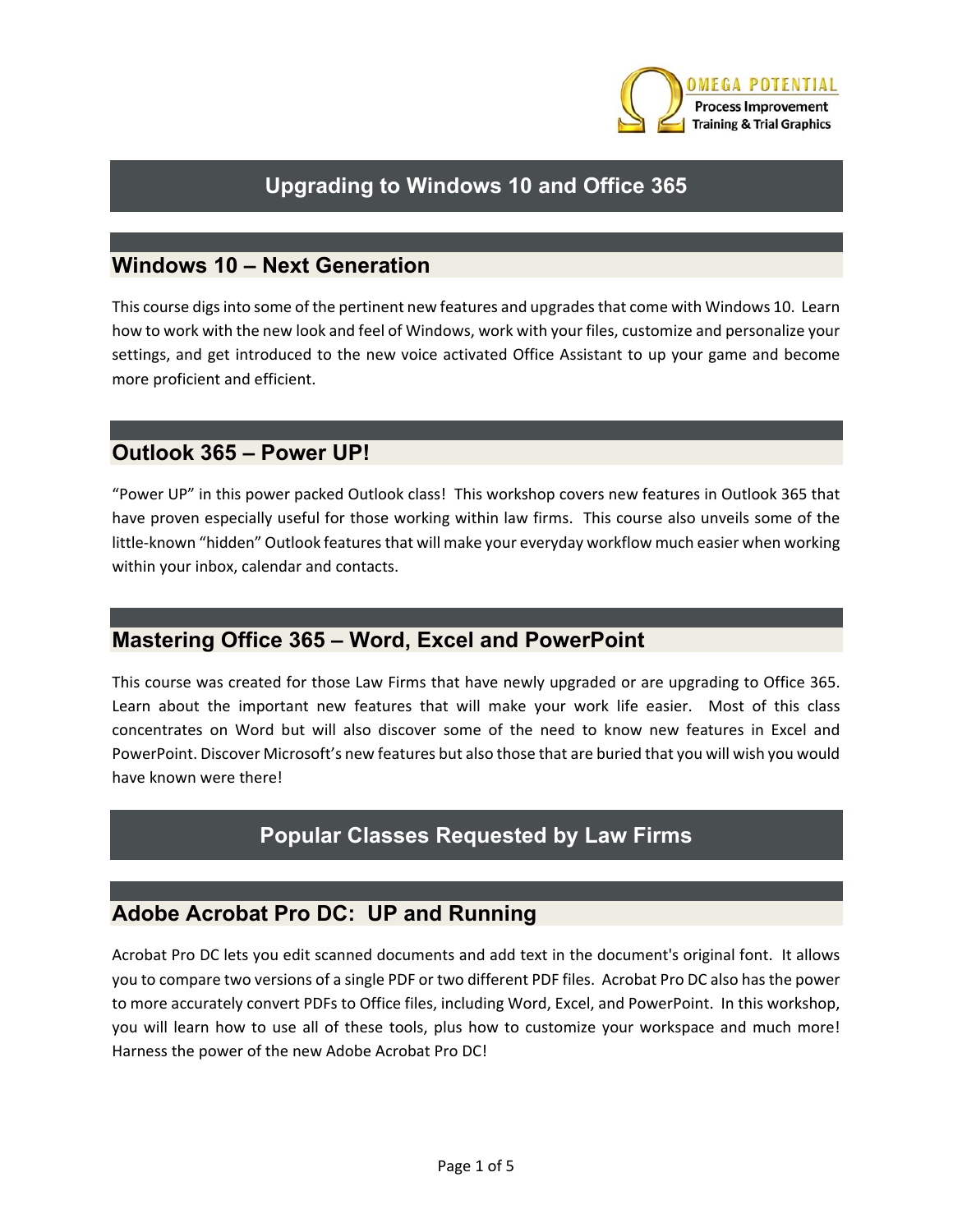

#### **Adobe Acrobat Pro DC: Creating Electronic Forms**

Learn how to take static PDF documents and turn them into interactive forms and how to create your own PDF form's beginning in Word. Discover how easy it is to add a variety of interactive form fields everything from text and check boxes to radio buttons and list boxes—and how to trigger actions with buttons. Explore how to automate form creation with the Form Wizard, perform calculations, and work with signatures.

#### **Adobe Acrobat DC: Creating PDF Portfolios**

Acrobat Pro DC allows you to organize, combine, and share all of your important project material in one PDF Portfolio that looks very professional and makes it extremely easy to navigate. Combine PDF files, spreadsheets, web pages, documents, Adobe Flash Player compatible videos, and more in a rich PDF Portfolio that packs a professional punch. It's easy to add your Firm logo or use the built-in themes, layouts, and palettes.

#### **Excel 365 Essentials: Up and Running**

Excel is the industry‐standard spreadsheet program, and almost all of us find ourselves using this app at law firms at one point or another. In this class, you will learn the fundamental skills you need to work with Excel, starting with the basics like entering and formatting numbers and text, then moving on to creating a formula using Excel's built‐in functions.

#### **Excel: Creating and Using Charts and Using Excel as a Database**

Learn just how easy it is to create meaningful and professional looking charts and graphs in Excel. As an added bonus, you will learn incredible ways to use Excel as a mini database to help you keep up with your records.

#### **Excel: Managing Multiple Worksheets and Workbooks**

Learn how to share data between multiple worksheets and workbooks. Tips for adding, moving, and navigating worksheets and workbooks efficiently. This course covers how to make global changes, create simple formulas that connect worksheets, make super‐efficient 3D formulas to calculate summary totals from multiple worksheets, and use pivot tables to summarize data from multiple workbooks.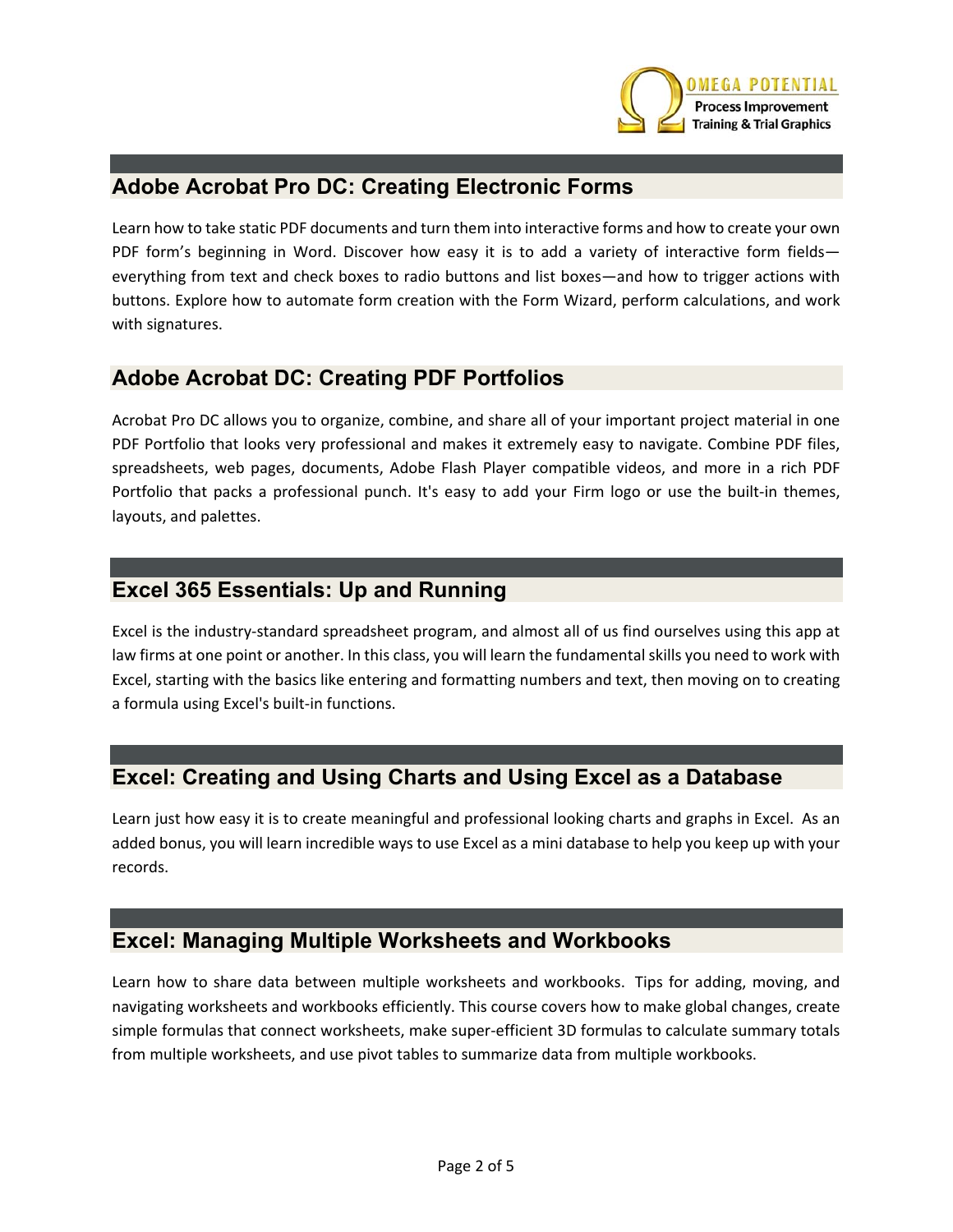

#### **Excel: Making Long Worksheets Fit on One Page**

One of the most frequent Excel calls received at law firm helpdesks across the country is, "How do I make a very long worksheet fit to one page and still have it be legible?" What to do when a client sends you something that seems impossible to print? What happens when you do a print preview or print, and nothing is there? What to do when pages and pages of "just lines" (borders) print out? What to do to "squeeze" a worksheet on one page while keeping it legible? This class will discuss tips on how to "make it fit" and more!

#### **Microsoft Teams Essential Training**

Discover the core features of Teams and how you can bring together colleagues, create conversations and content, and collaborate more effectively. We will walk through the essentials of using Teams, creating new teams, joining existing teams, organizing teams and members and how to conduct conversations. You will learn how to create scheduled meetings or initiate impromptu meetings inside Teams, and understand file sharing. Learn how to customize user settings and use Teams on mobile devices.

#### **Outlook 365 Essentials: Up and Running**

New to Outlook or interested in becoming more proficient? This class starts from the ground up to get you up and running using email, calendars, contacts and tasks. Stay organized and productive by learning how to search email, create and organize contacts, and manage your inbox and Outlook calendar.

#### **Outlook: Time Management Using Outlook**

There are 86,400 seconds in each day. Making the most of each of them in a Law Firm is crucial. Outlook offers several features that can be used for time management. Give an hour of time for this class to save hours and hours every week, month and year. Learn how to take back and manage your time using Outlook's time saving tips and tricks!

#### **PowerPoint 365 Essentials: Up and Running**

In this workshop you will learn techniques for creating high‐quality presentations with PowerPoint. After taking a tour of the interface, you will learn how to create a presentation, add and format text and graphics, create Org Charts and SmartArt that can be updated quickly and easily, add charts graphs, videos and audio clips. You will also learn how to create Speaker Notes and learn the Best Practices of using PowerPoint.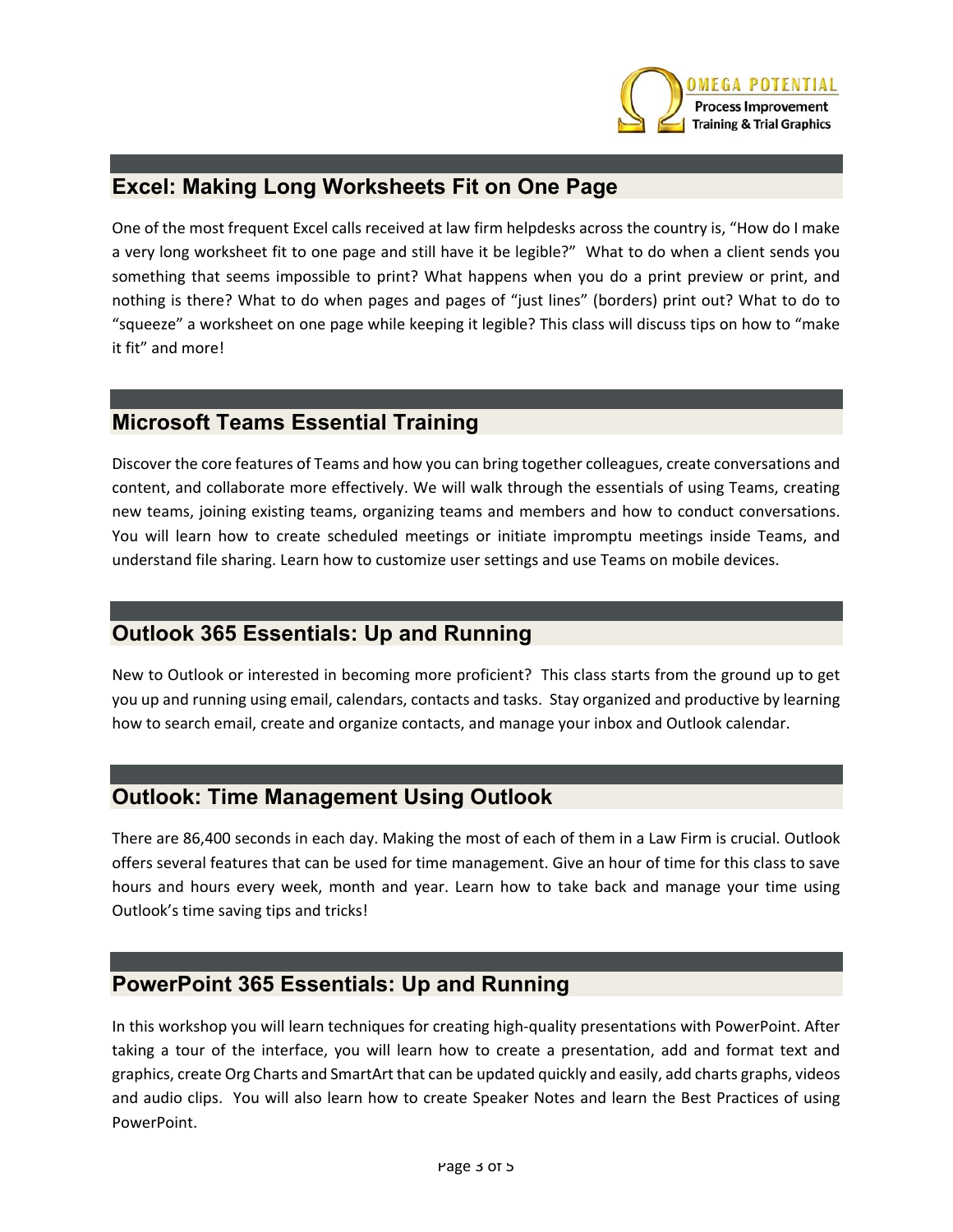

#### **PowerPoint: Animations and Transitions**

You can spice up a PowerPoint presentation while at the same time making it more professional looking by applying animation effects to text or objects on individual slides, to text and objects on the slide master or to placeholders on custom slide layouts.

#### **Word 365 Essentials: UP and Running**

It's essential to know the essentials of Word! Learn and understand headers, footers, tabs, section breaks, creating a quick style, illustrating with shapes and pictures, keeping text together, tables, bulleted and numbered lists, columns, adding password protection, setting proofing and autocorrect options, spelling and grammar settings, and much more! Join up for this workshop to get "UP and Running" with Word 365.

#### **Word 365: Taming Section Breaks and Page Numbering**

Let's face it... understanding Word's page numbering and section breaks can be challenging! Come join us for this class to learn how to overcome these challenges and breeze through your next long document that contains different headers, footers, page numbering and other trying functionalities. Master your miseries!

#### **Word 365 : Table Secrets, Tips and Tricks**

You've created a table in Word and learned simple formatting and editing techniques. In this class, you'll advance your skills by learning some time‐saving and fun table tips and tricks!

- Converting text to tables
- Converting table to text
- Sorting table data
- Adding calculations
- Creating table styles
- Splitting, moving, readjusting
- Inserting an Excel table for calculations and charts

#### **Word: Using Word Merge to Customize Outlook Emails**

Did you know that you can take advantage of Word's powerful merge feature to customize/personalize emails in Outlook? Each email can be sent out with the person's name and any other customized information within the body of the email that you desire. Join us in the workshop to learn these steps!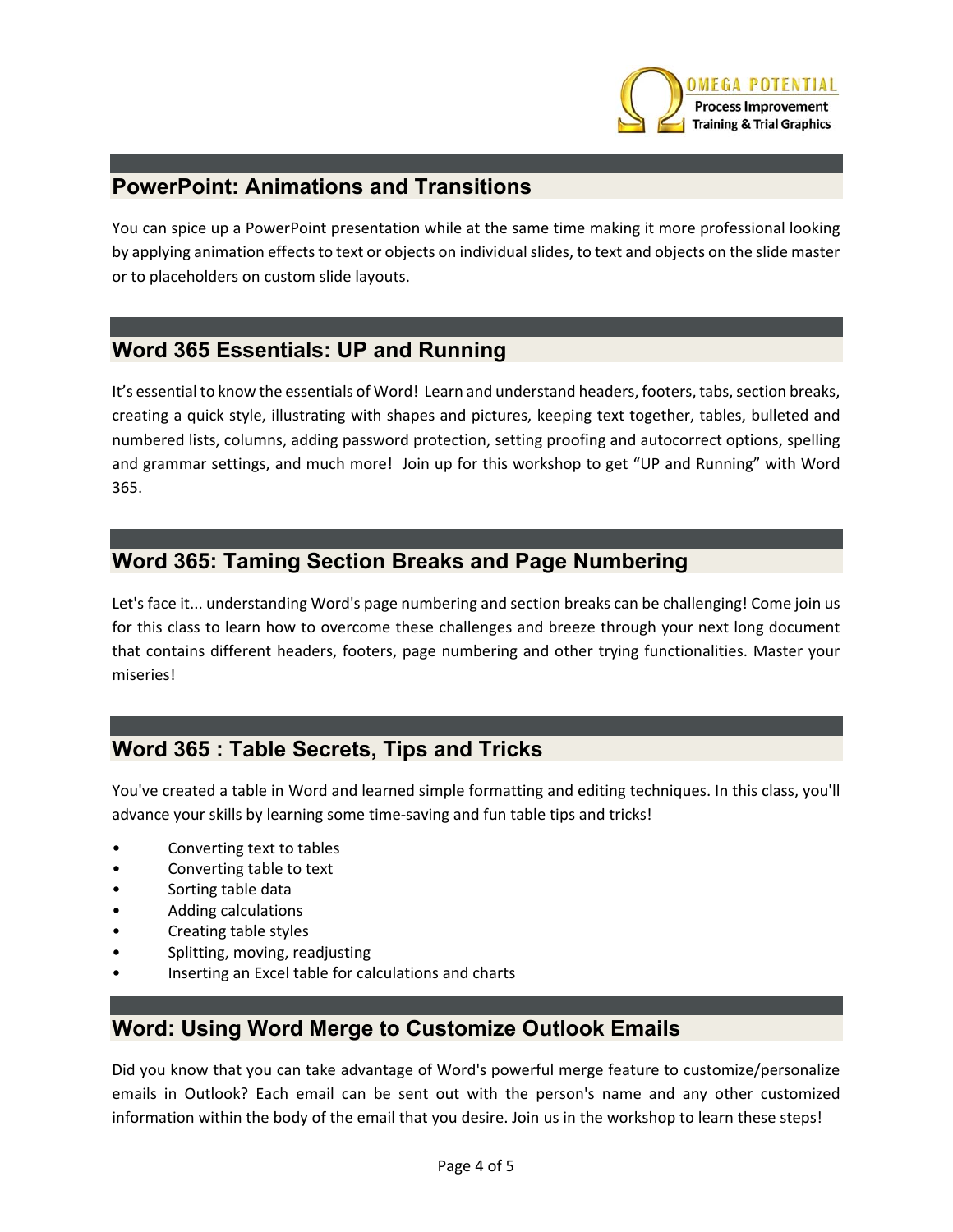

#### **Word: Optimizing Your Workflow Using Word Styles**

Learn how to use Word styles to help save enormous amounts of time in creating consistent and welldesigned documents. Discover how to create, apply, and modify styles, as well as how to save time formatting your documents with styles. You can even easily create a Table of Contents from styles!

#### **Word Styles: Creating Your OWN Style Sets and Styles**

Styles are the very foundation of Word. This is one of THE MOST IMPORTANT classes you can take if you are a Word user. You can take advantage of this powerful tool by creating your own styles and style sets to save enormous amounts of time and energy creating and editing your documents.

#### **Word: Managing Styles**

Learn how to modify, copy styles between documents, delete, sort, recommend, create aliases, create keyboard shortcuts, and other style management featurest

> Principal Omega Potential, LLC

#### **But Wait… There's More!**  Direct: 936‐689‐3564 msiegert@omegapotential.com www.omegapotential.com

Again, these are only a sampling of classes that we offer. Many more classes are available, and we can also customize classes based on your requirements.

We have over **30 years' experience** working with Law Firms. Call us direct today to discuss **YOUR** firm's specific needs and meet **YOUR Firm's** full Potential!